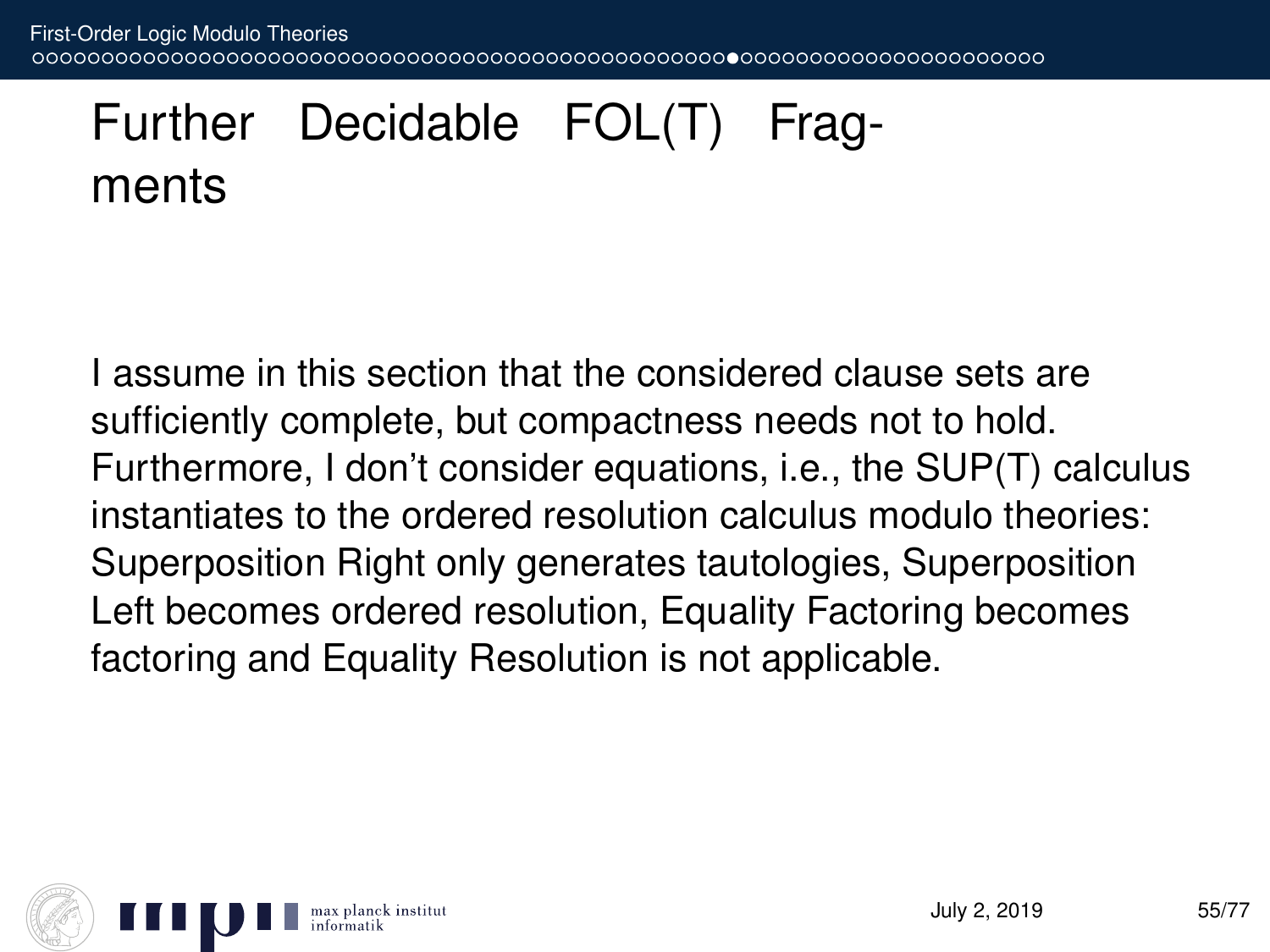## Totally Ordered Clause Sets

For this fragment the only requirement is that satisfiability of constraints is decidable. For example, a constraint language of non-linear real arithmetic.

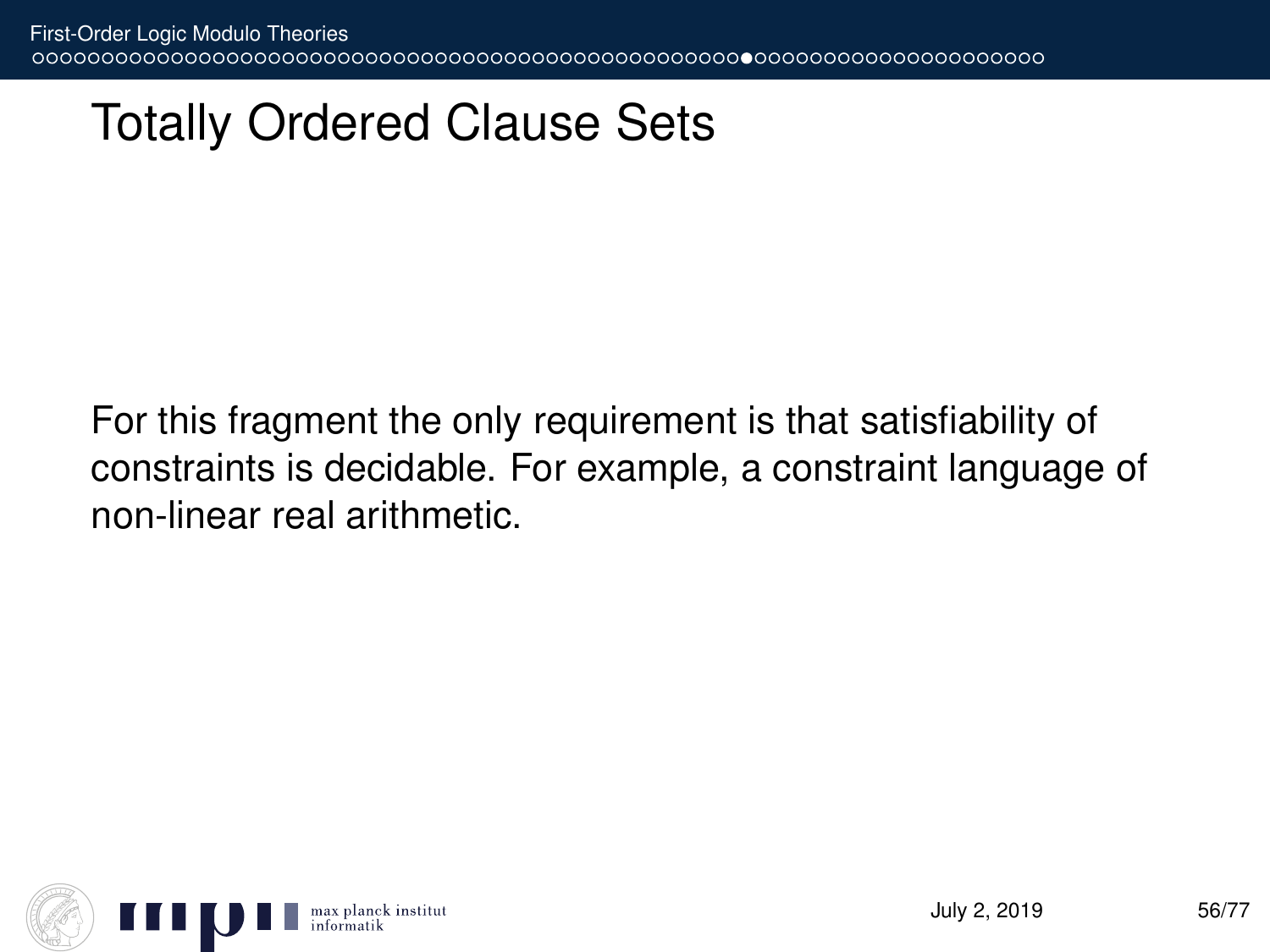## 8.11.1 Definition (Closed Literal Set)

Let *M* be a set of first-order (non-equational) literals over Σ *F* closed under SUP(T) inferences: for any two clauses  $C_1, C_2 \in 2^M$ and SUP(T) inference *D* out of  $C_1$ ,  $C_2$ , it holds  $D \subset M$ . Then *M* is called a *closed literal set*.

## 8.11.2 Definition (Totally Ordered Horn Clause Sets)

Let *M* be a closed literal set, and  $\prec$  be a well-founded partial ordering on *M* stable under substitution and instantiation such that for all  $\Lambda \parallel C \in \mathbb{N}$ : (i)  $C \subset M$ , (ii) *C* is Horn, (iii) if  $C = C' \vee P(t_1, \ldots, t_n)$  then for all  $L \in C'$ :  $L \prec P(t_1, \ldots, t_n)$ . Then *N* is called a *totally ordered Horn clause set*.

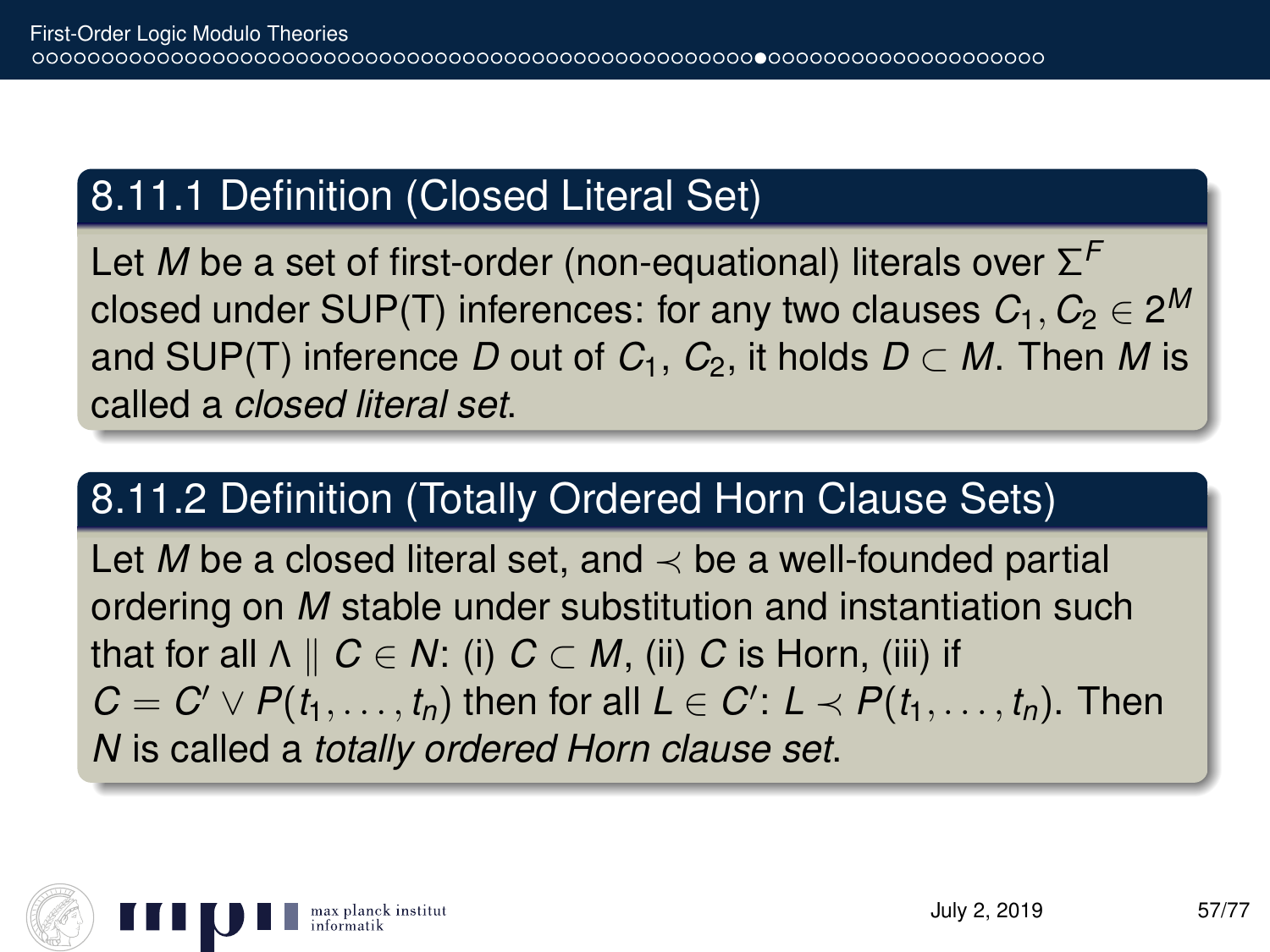Recall that an ordering  $\prec$  is stable under substitution if  $L \prec K$ implies  $L\sigma \prec K\sigma$  for any  $\sigma$ . It is stable under instantiation if  $L\sigma \preceq L$  for any  $\sigma$ .

8.11.3 Lemma (Saturation of Totally Ordered Horn Clause Sets Terminates)

Let *N* be a totally ordered Horn clause set. Then SUP(T) terminates on *N*.

8.11.4 Theorem (Satisfiability of Totally Ordered Horn Clause Sets is Decidable)

Let *N* be a totally ordered Horn clause set. Then satisfiability of *N* is decidable.

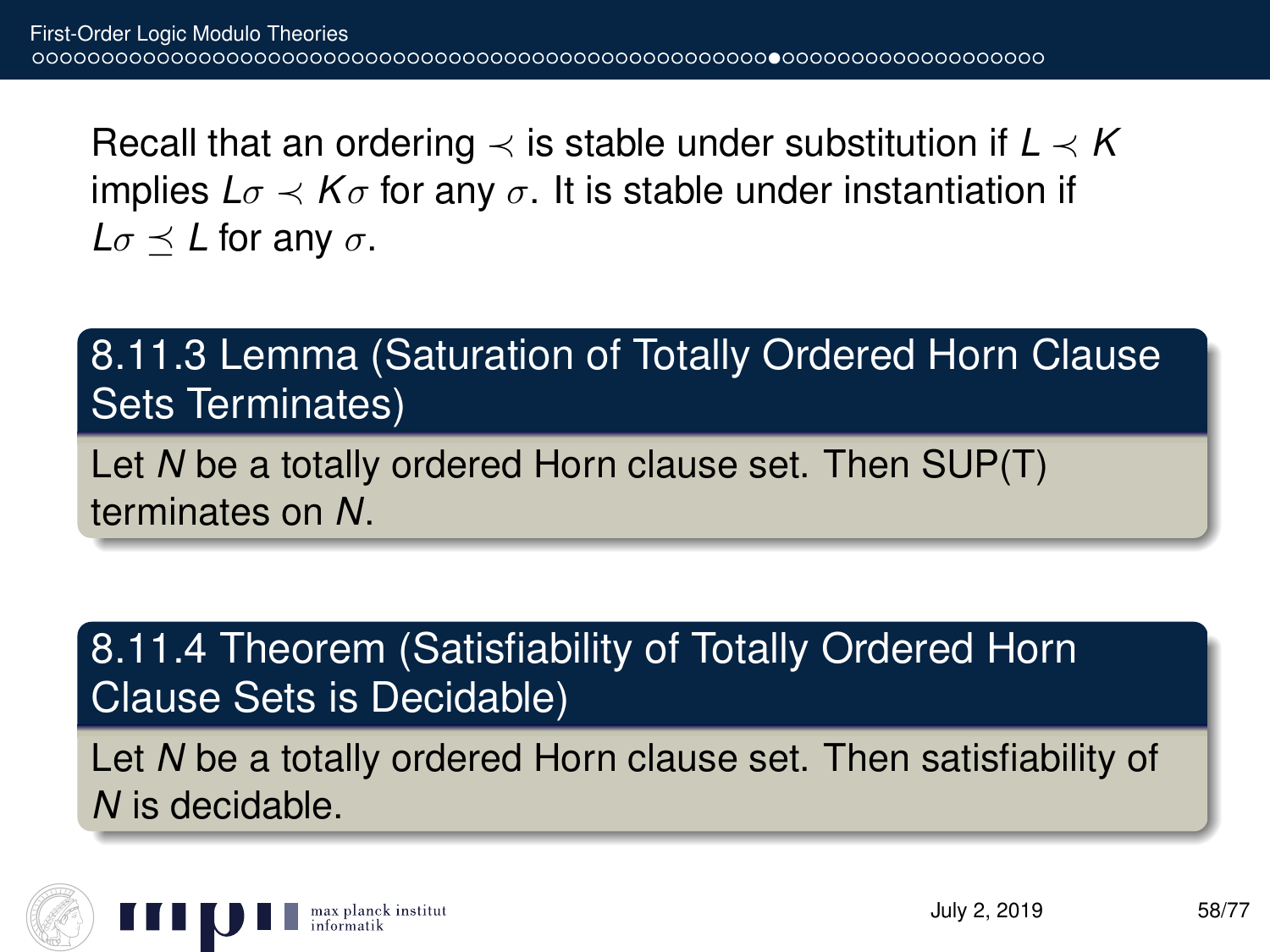#### 8.11.5 Example (Predicate Preference)

Let N be a clause set and  $P_1, \ldots, P_n$  be the predicates in N. Let  $\prec$  be a total order on the  $P_i$ . It can be extended to literals by  $P_i(t_1,\ldots,t_n)\prec P_j(t_1,\ldots,t_n)$  if  $P_i\prec P_j.$  The extension is stable under substitution and instantiation. Then satisfiability of any totally ordered Horn clause set with respect to  $\prec$  is decidable.

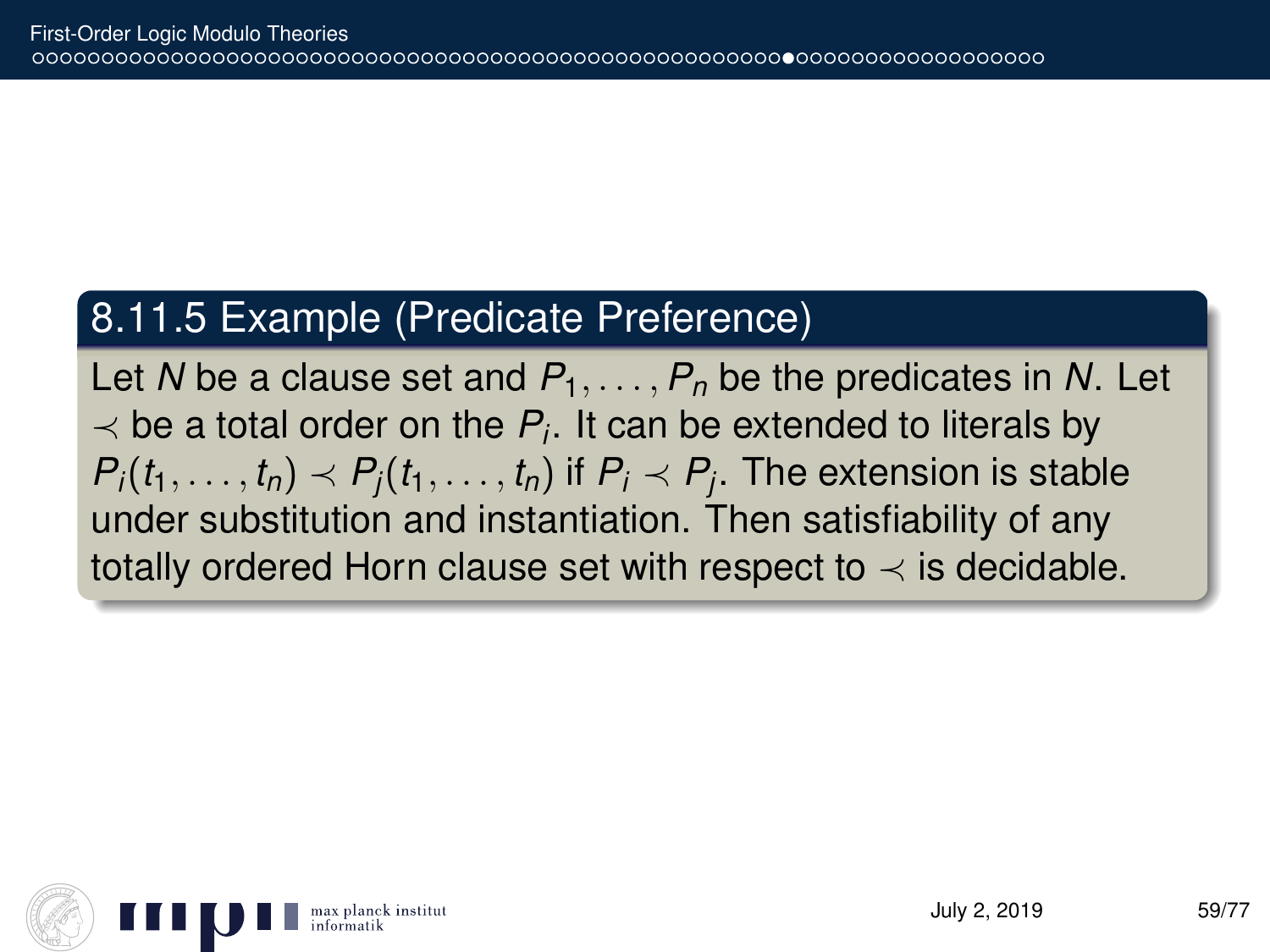# Bernays-Schönfinkel with Simple **Bounds**

In this section I only consider clauses  $Λ$  || *C* where Λ is a conjunction of simple bounds over LRA and *C* is a Bernays-Schönfinkel clauses, i.e., the free part only consists of variables and constants. A *simple bound* is an (in)equality *x*#*k* where  $k \in \mathbb{Z}$  and  $\# \in \{<,\leq,>,\geq,=,\neq\}.$  In Section 3.16 I have introduced a number of calculi that can decide the Bernays-Schönfinkel fragment. Here I prove that Bernays-Schönfinkel with simple bounds can also be decided by exactly the superposition variant introduced in Section 3.16.1. I assume that in any inferred clauses by superposition or instantiation the constraint is always simplified, i.e., for any clause Λ k *C* all constraint variables occur in *C*, for every such variable *x* there is at most one upper and one lower bound and duplicates are removed.

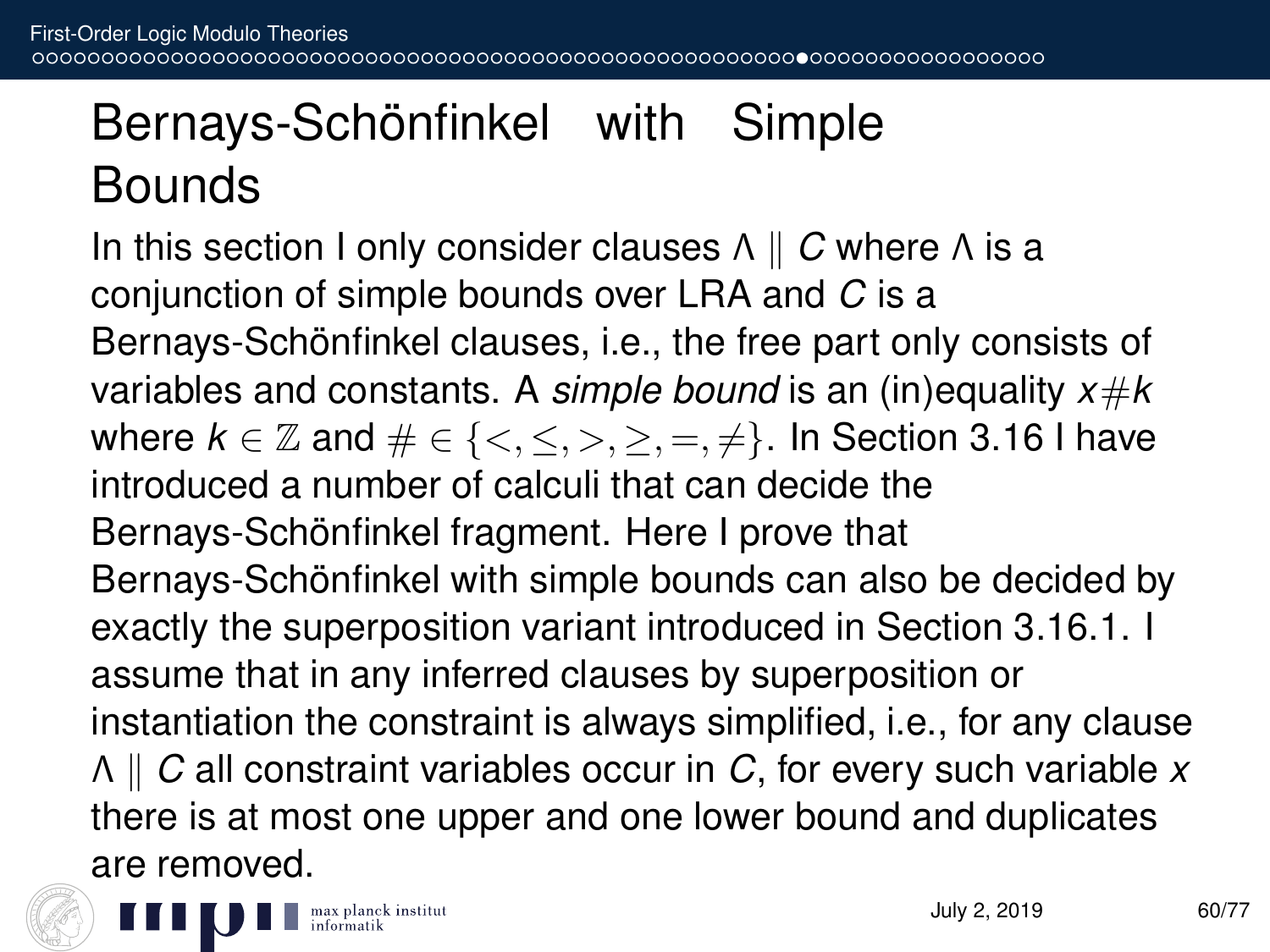## 8.12.1 Lemma (BS with Simple Bounds Invariants)

Let *N* be a clause set of the Bernay-Schönfinkel fragment with simple bounds. Then

- (1) Any inference between clauses from *N* results again in a BS clause with simple bounds. The class of Bernays-Schoenfinkel clauses with simple bounds is closed under SUP(T) inferences.
- (2) Let  $\{k_1, \ldots, k_n\}$  be all numeric values occurring in the constraints in *N*. Then also for any clause inferred by SUP(T) from *N*, only the numeric values  $\{k_1, \ldots, k_n\}$  occur.
- (3) For any arithmetic variable *x* at most *n* non-redundant simple bounds out of  $\{k_1, \ldots, k_n\}$  can be generated.

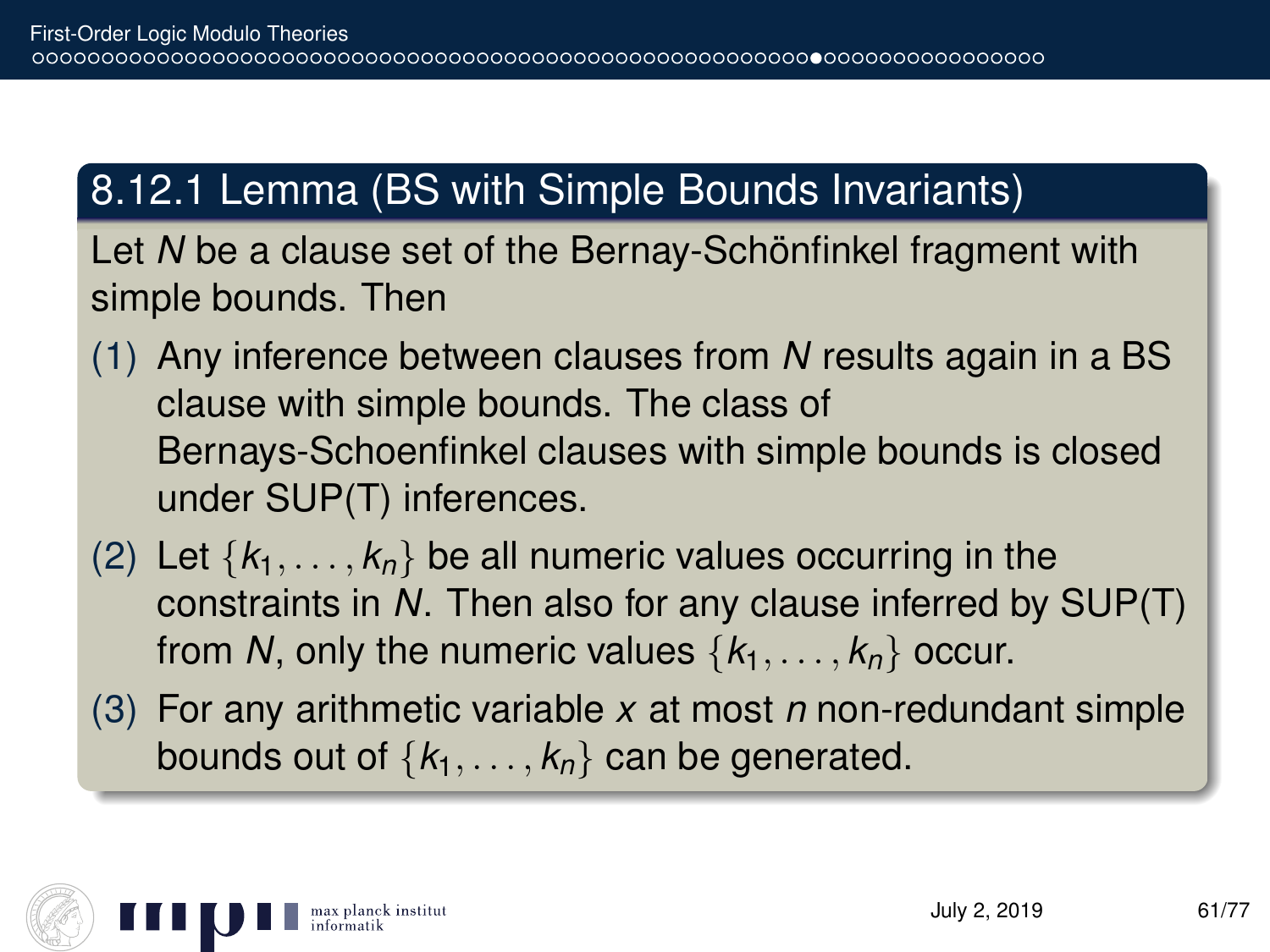**Condensation-BS**  $(N \oplus {\Lambda} || L_1 \vee \cdots \vee L_n)) \Rightarrow$ SUP  $(N \cup \{ \wedge \parallel \mathsf{rdup}((\mathsf{L}_1 \vee \ldots \mathsf{L}_n))\sigma_{i,j} \mid \sigma_{i,j} = \mathsf{mgu}(\mathsf{L}_i,\mathsf{L}_j) \ \text{ and } \sigma_{i,j} \neq \bot \})$ provided any ground instantiation on the free variables  $(L_1 \vee \cdots \vee L_n)\delta$  contains at least two duplicate literals with identical simple bounds

#### 8.12.2 Lemma (BS with Simple Bounds Termination)

Let *N* be a BS clause set with simple bounds. There are only finitely many BSS clauses derivable from *N* where Condensation-BS is not applicable.

## 8.12.3 Theorem (BS with Simple Bounds Decidability)

Satisfiability of a BS clause set with simple bounds is decidable.

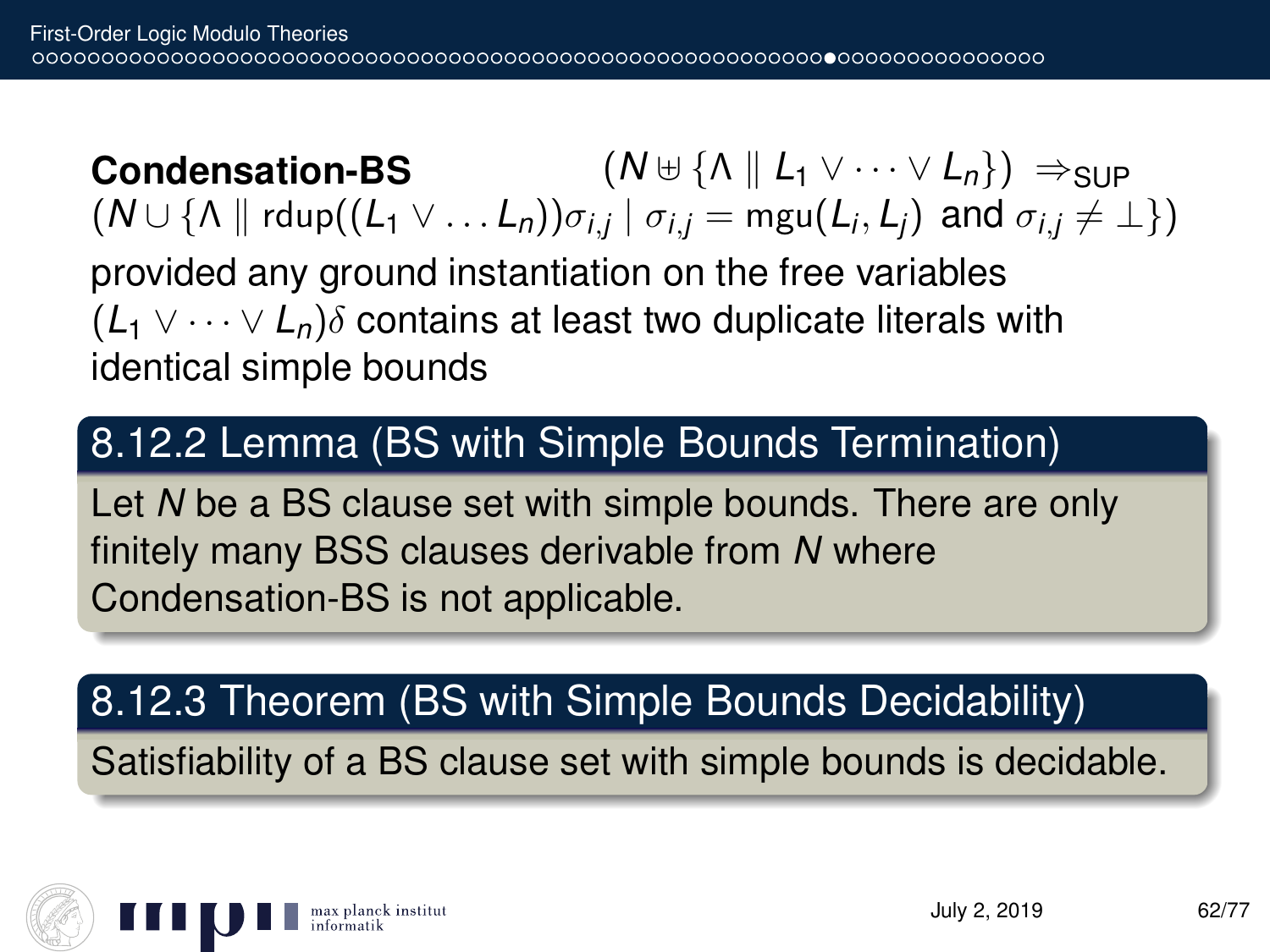# Bernays-Schönfinkel with Bounded Variables

In this section I only consider clauses  $Λ \parallel C$  where for each arithmetic variable  $x \in \text{vars}(C)$  there are bounds  $i \leq x \leq j$  in  $\Lambda$ , *i*, *j* ∈  $\mathbb{Z}$ , *i* < *j* and all arithmetic variables are integer variables. The constraint  $\lambda$  may contain any further, even non-linear constraints. For example, the constraint language of non-linear integer arithmetic, i.e., polynomials are allowed.